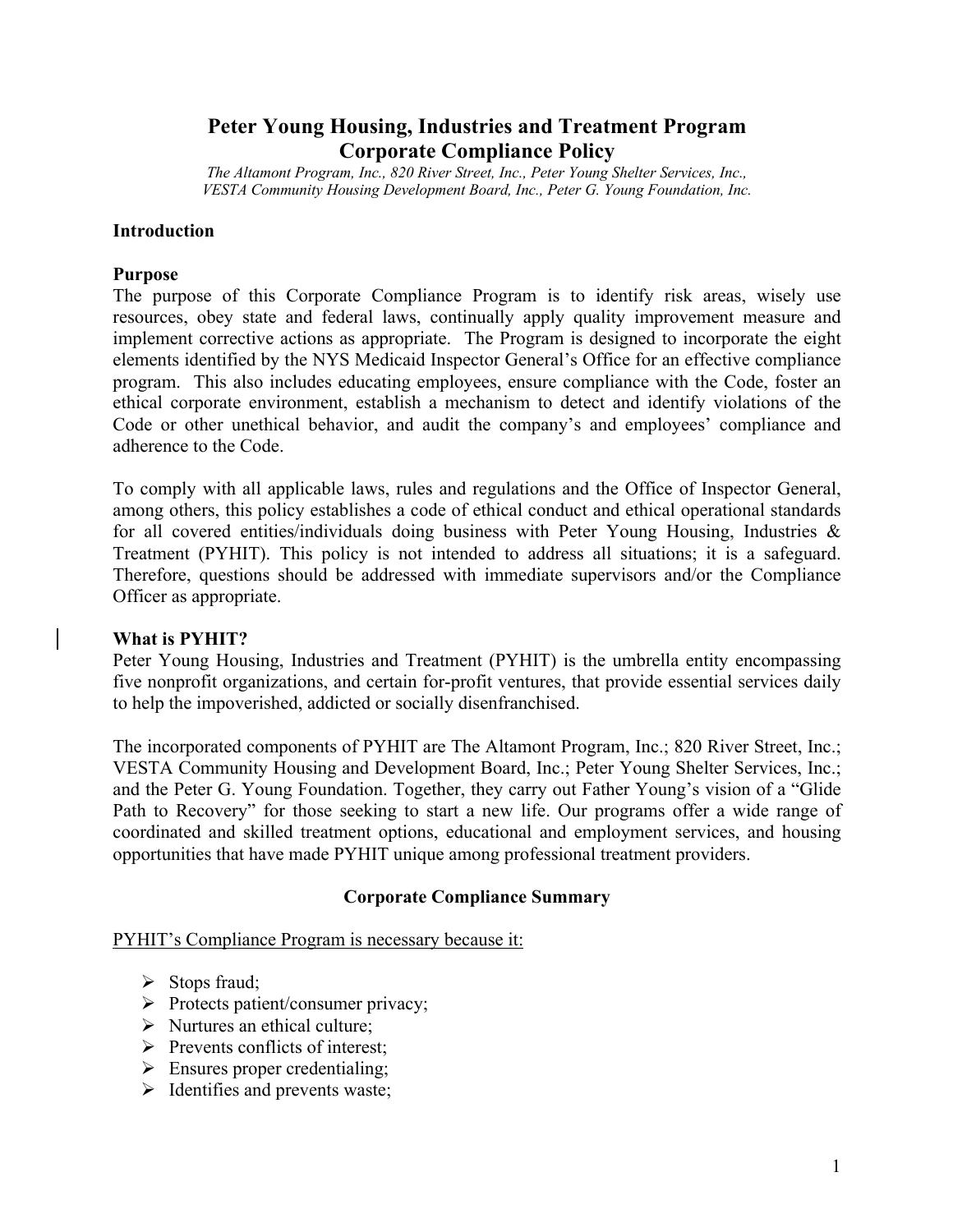- $\triangleright$  Furthers accurate billing and coding;
- $\triangleright$  Assists in obeying state and federal laws;
- $\triangleright$  Maintains and promotes high quality care;
- $\triangleright$  Strives to promote the use of best practices in management and board governance.

## PYHIT's Compliance Program applies to:

- > Vendors:
- Contractors;
- > Consultants;
- $\triangleright$  Supervisors;
- $\triangleright$  Department heads;
- $\triangleright$  Board of Directors; and
- $\triangleright$  ALL Staff no matter the title or position.

## What you *must* do:

- $\triangleright$  Act fairly;
- $\triangleright$  Act ethically;
- $\triangleright$  Act honestly;
- $\triangleright$  Act as a team;
- $\triangleright$  Report a conflict of interest that you may have;
- $\triangleright$  Treat consumers/patients and one another with respect at all times;
- $\triangleright$  Identify ways to do things better in your department and take action;
- $\triangleright$  Suggest ideas to your supervisor or the Compliance Officer to better use resources;
- $\triangleright$  Report problems immediately to your supervisor or directly to the Compliance Officer; and
- $\triangleright$  Remind your team at meetings it must do regular risk assessments.

## **I. Compliance introduction**

PYHIT operates numerous Federal and State funded programs to serve it consumers. These moneys come with much responsibility fulfilled, in part, by having an effective Compliance Program. The Program is reviewed and adopted by the Board of Directors.

State and Federal laws also come with non-intimidation and non-retaliation protections. This means you cannot be harassed for wanting to report a problem. Nor can you be fired after you report one.

Your suggestions in how to make PYHIIT's Compliance Program better are encouraged and would be valued and valuable.

# **II. Policy**

It is the policy of the Peter Young Housing, Industries and Treatment Program to comply with all applicable federal, state and local laws and regulations and payer requirements. It is also the PYHIT policy to adhere to the Code of Ethics adopted by the Board of Directors, the Chief Executive Officer and the Compliance Committee.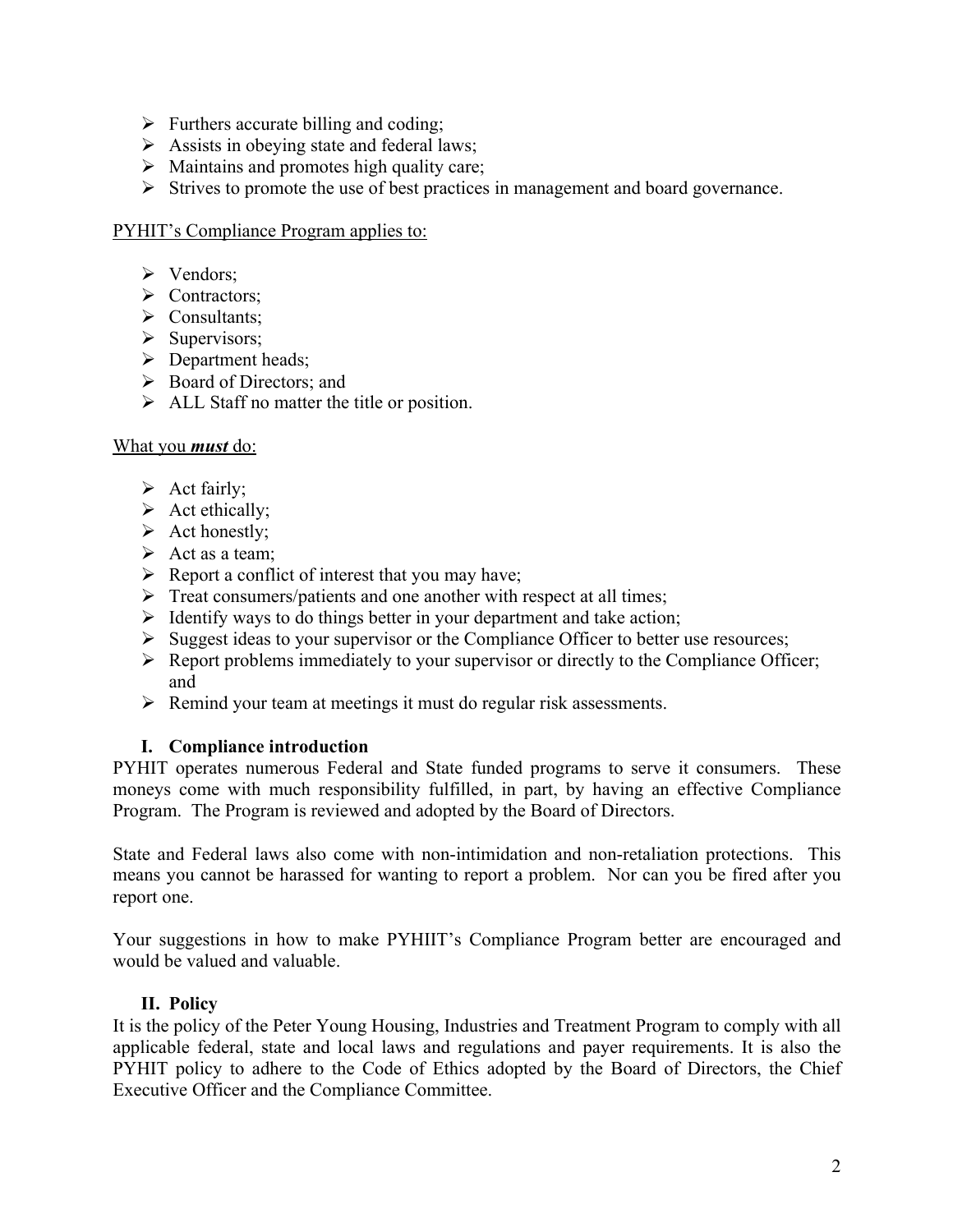## **II. Commitment**

PYHIT has always been and remains committed to our responsibility to conduct our business affairs with integrity based on sound ethical and moral standards. We will hold our employees, contracted practitioners, and vendors to these same standards.

PYHIT is committed to maintaining and measuring the effectiveness of our Compliance policies and standards through monitoring and auditing systems reasonably designed to detect noncompliance by its employees and agents. We perform regular, periodic compliance audits by internal and/or external auditors who have expertise in federal and state health care statutes and regulations.

# **III. Responsibility**

All employees, contracted practitioners, and vendors shall acknowledge that it is their responsibility to report any suspected instances of suspected or known noncompliance to their immediate supervisor, the Chief Executive Officer or the Compliance Officer. Reports may be made anonymously without fear of retaliation or retribution. Failure to report known noncompliance or making reports which are not in good faith will be grounds for disciplinary action, up to and including termination. Reports related to harassment or other workplaceoriented issues will be referred to Human Resources.

## **IV. Policies and Procedures**

PYHIT communicates its compliance standards and policies through required training initiatives to all employees and written notification to contracted practitioners and vendors. We are committed to these efforts through distribution of this Compliance Policy and our Standards of Conduct and Philosophy.

## **Plan Overview**

PYHIT has always has sought to conduct its business in compliance with all applicable federal, state and local laws and regulations as well as to adhere to the highest ethical standards. This Compliance plan reflects the commitment of the Board of Directors, management and staff to integrate compliance and quality into all aspects of PYHIT activities. This Plan is designed to promote compliance with applicable laws and regulations as well as all requirements of government contracts and conditions of participation in public programs.

The Compliance Plan reflects a commitment to:

- Prevent fraud, abuse and other improper activities by maintaining a culture of compliance within PYHIT;
- Detect errors and potential or suspected misconduct at an early stage;
- Respond swiftly to compliance problems through appropriate disciplinary and corrective action; and
- Encourage employees to report compliance concerns and protect employees from retaliation for making reports in good faith.

Many aspects of the Compliance Plan have been in effect since before the development of a formal Compliance Plan document. Existing policies, procedures and standards are integral to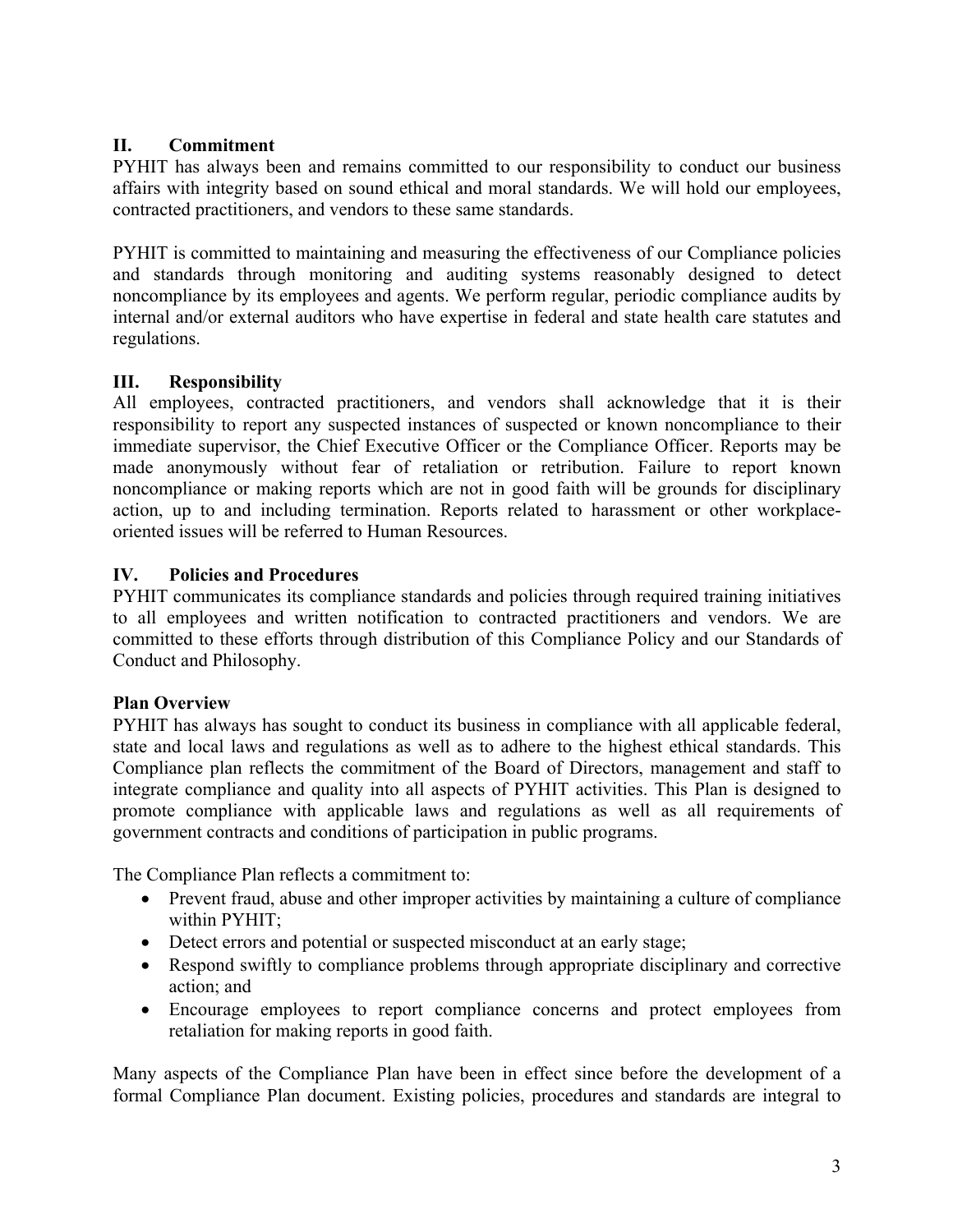compliance controls. The Compliance Plan is an evolving document. It will be amended and supplemented from time to time to reflect experience and to conform to changes in law, regulations, guidance and best practices.

## **Scope of Responsibility of Compliance Plan**

The Compliance Plan reflects principles that all PYHIT employees, managers, officers, directors and contractors are expected to adhere to as they perform their duties with regard to PYHIT. Employees, managers, officers directors are referred to collectively in the Compliance Plan as "Covered Persons."

All Covered Persons are expected to:

- Familiarize themselves with this policy and the compliance procedures that pertain to their PYHIT responsibilities;
- Understand the key policies that govern their responsibilities to PYHIT;
- Report any suspected fraud, abuse, non-compliance or other improper activity through the mechanisms established under the Plan;
- Reports may be made anonymously without fear of retaliation or retribution;
- Cooperate in training, reviews and other Compliance Plan functions; and
- Carry out their responsibilities to PYHIT in a manner that demonstrates a commitment to honesty, integrity and compliance with the law.

Failure to report known non-compliance or making reports that are not in good faith will be grounds for disciplinary action, up to and including termination.

## **V. PYHIT Code of Ethical Conduct / Conflict of Interest**

## **Intent**

PYHIT's Code of Ethical Conduct (the Code) applies to all employees and independent contractors. All Board members and top executives are required to complete a Conflict of Interest Disclosure Statement (Attachment A).

The Code of Conduct was approved by PYHIT's Board of Directors and is a formal statement of the Agency's commitment to the standards and rules of ethical conduct.

PYHIT is committed to preventing the occurrence of unethical or unlawful behavior, stopping such behavior as soon as possible after discovery, to discipline employees who violate the Code, or neglect to report a violation.

This code requires that employees immediately report any alleged violations of wrongdoing, and assist management and compliance personnel in investigating allegations of wrongdoing.

While these standards addressed in the Code of Conduct are intended to guide employees in the course of their day-to-day responsibilities, they do not replace any Agency or program policies and procedures. There may be instances that are not addressed by the Code of Conduct or existing policies and procedures, or activities that may conflict with these standards. Employees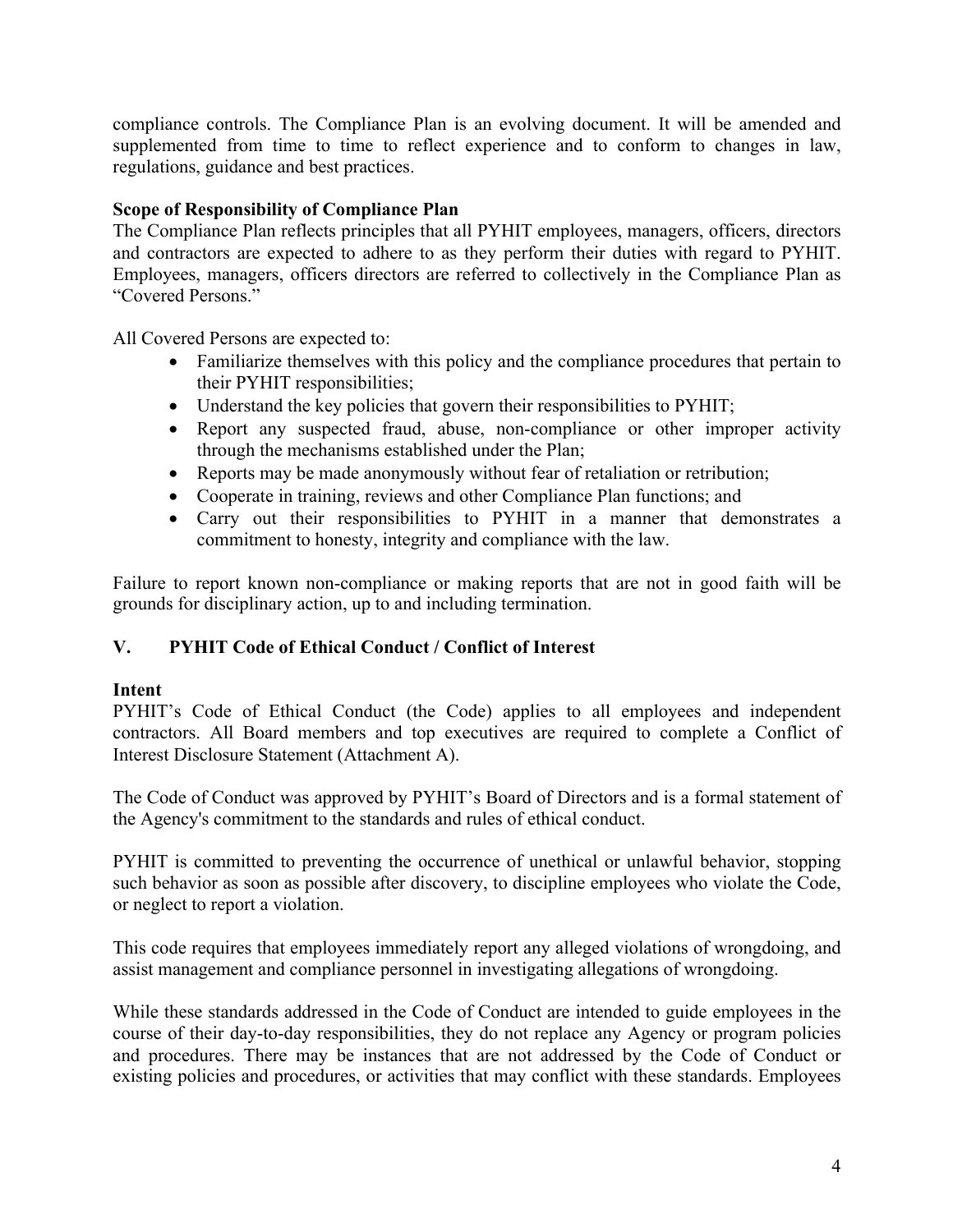must seek direction from their supervisor, other Agency management staff or the Compliance Officer in these instances.

## **Ethics**

It is the policy of PYHIT to observe all laws and regulations applicable to its business and to conduct business with the highest degree of integrity. To accomplish this, all employees and contractors must obey the laws and regulations that govern their work and always act in the best interest of the people we serve, their families and the Agency.

## **Guidelines for Employees and Contractors**

All employees are expected to:

- Keep management staff informed of what you are doing; to document or record all services or transactions accurately; and to be honest and forthcoming with PYHIT, regulatory agencies, and internal and external auditors.
- Comply with the PYHIT's policies and procedures, accounting rules, and internal controls.
- Function with honesty in your work for PYHIT and with the people we serve, providers, suppliers and all others with whom PYHIT does business.

## **Conflict of Interest**

Employees and contractors must not allow any outside financial interest, or competing personal interest to influence their decisions or actions taken on behalf of PYHIT.

Employees and contractors must avoid any situation where a conflict of interest exists or might appear between their personal interests and those of PYHIT. The appearance of a conflict of interest may be as serious as an actual conflict of interest.

It is a conflict of interest for you to personally take for yourself opportunities that are discovered through the use of PYHIT property, information or position with PYHIT; to use PYHIT property or information for personal gain; or to compete with PYHIT.

There are many types of situations where potential conflicts may arise. You must promptly report any actual or potential conflicts of interest to your immediate supervisor or directly to the Compliance Officer.

## **Outside Activities and Employment**

- You may not conduct outside activities during work time. Such activities interfere with your regular duties and negatively impact the quality of your work.
- You are a representative of PYHIT in your every day life and must represent PYHIT positively in the community.
- You can not have employment that conflicts in any way with your responsibilities to PYHIT or its consumers. You may not compete against PYHIT, work for its competitors, or have any ownership interest in a competitor.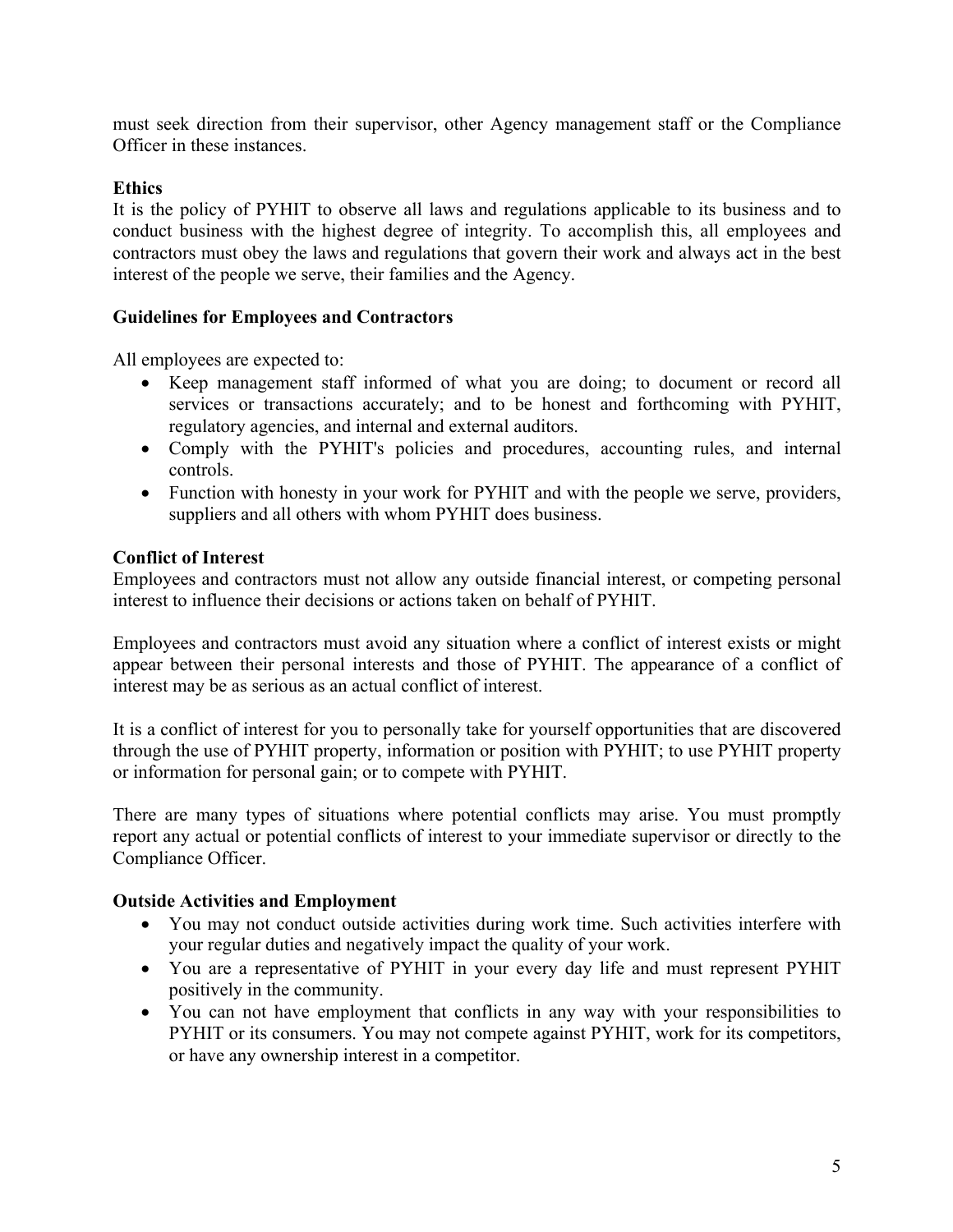### **Use of PYHIT Funds and Resources**

- PYHIT assets are to only be used for the benefit of PYHIT and the people we serve. Assets include funds, equipment, inventory, and office supplies, but also concepts, business plans and strategies, information about people served, financial information, computer property rights, and other business information about PYHIT.
- You may not use PYHIT assets for personal gain or give them to any other persons or entities, except in the ordinary course of business as part of an approved transaction.

## **Confidentiality**

• During your employment, you may acquire confidential information about PYHIT, its staff and people we serve that must be handled in strict confidence and not discussed with outsiders. The protection of confidential business, staff and consumer information is very important.

## **Business Dealings Between the Agency and Employees**

- PYHIT will not be inappropriately influenced with goods or services from any business in which you or your immediate family members have a substantial interest.
- Property and resources of PYHIT should only be used for the benefit of the Agency or the people we serve.

## **Maintenance of Records**

Employees and contractors must record and report all agency, consumer and financial information fully, accurately, and honestly. Records include, but are not limited to, records of the people we serve, documentation of services, accounting books or records, financial statements, timesheets or records, expense reports, vouchers, bills, payroll, claims payment records, correspondence, and any other method of communication. Employees or contractors must not omit or conceal any relevant information.

Many of the PYHIT forms are legal documents used to prove that a service was provided, to bill for a service to a consumer, to record a job task, or to record specific happenings. You must document accurately and honestly, and only for those services that you provided or those events you were involved in.

## **Falsification of Records**

You must not:

- Make any false entries in any of PYHIT's records or in any public record for any reason.
- Alter any permanent entries in PYHIT's records.
- Approve payments or receipts on behalf of PYHIT that are not described in documents supporting the transaction. "Slush funds" or similar off-the-book accounts, where there is no accounting for receipts or expenditures on the agency books, are strictly prohibited.
- Create or participate in the creation of any records that are intended to mislead or to conceal anything that is improper.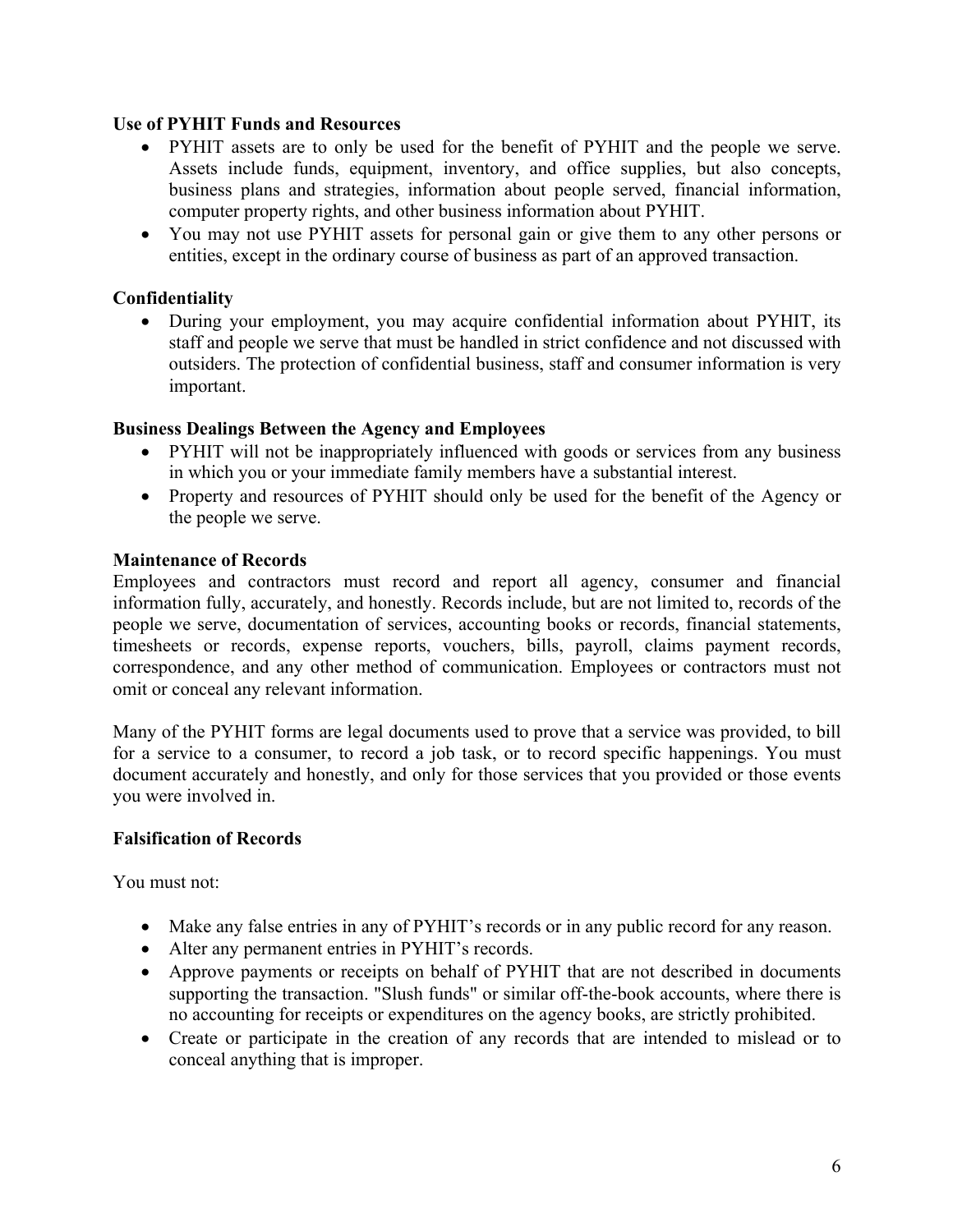### **Expense Records**

• You must always charge expenses accurately and to the appropriate cost center or account, regardless of the financial status of the program, project, or contract, or the budget status of a particular account or line item.

### **Retention of Records**

- You must always comply with legal and regulatory requirements and Agency policy regarding the retention, disposal, or destruction of records.
- You may not destroy records pertaining to litigation or government investigations or audit without express written approval of the Compliance Officer.

### **Protection of Confidential Information**

The Agency has developed policies and procedures to assure that the confidentiality of Agency information and information about the people we serve is protected and released only with the appropriate authorization or for lawful reasons, in addition to purposes of treatment, payment, and operations. All employees and contractors are required to comply with the PYHIT Privacy Policy. If you have any questions concerning confidential information or the Privacy Policy, contact your immediate supervisor or the Compliance Officer.

#### **Guidelines for Employees and Contractors**

You must treat all PYHIT records and information as confidential.

You may not release confidential information without the proper authorization. Confidential information includes not only information about the people that we serve and their families, but also non-public information about PYHIT that may be of use to the PYHIT's competitors or harmful to PYHIT or its customers if released.

You must protect PYHIT information and avoid discussing or disclosing PYHIT information, purposefully or inadvertently (through casual conversation), to any unauthorized person inside or outside PYHIT. Furthermore, staff may not share confidential PYHIT information with anyone, except where required for a legitimate business purpose.

PYHIT information may not be removed from PYHIT property without permission from a supervisor or administrator with proper authority over the information. Ask your supervisor if you are not sure whether certain information is confidential.

## **Termination of Employment**

- Employees may not use any confidential information gained from your employment with PYHIT for your or another company's benefit. You may not take copies of any reports, documents, or any other property belonging to PYHIT.
- Employee must return all agency property including, but not limited to, copies of documents, notes and other records containing confidential information; computer disks; PYHIT ID; keys and credit cards upon termination.
- Employees are responsible for properly saving information stored and produced by all of PYHIT's computer systems.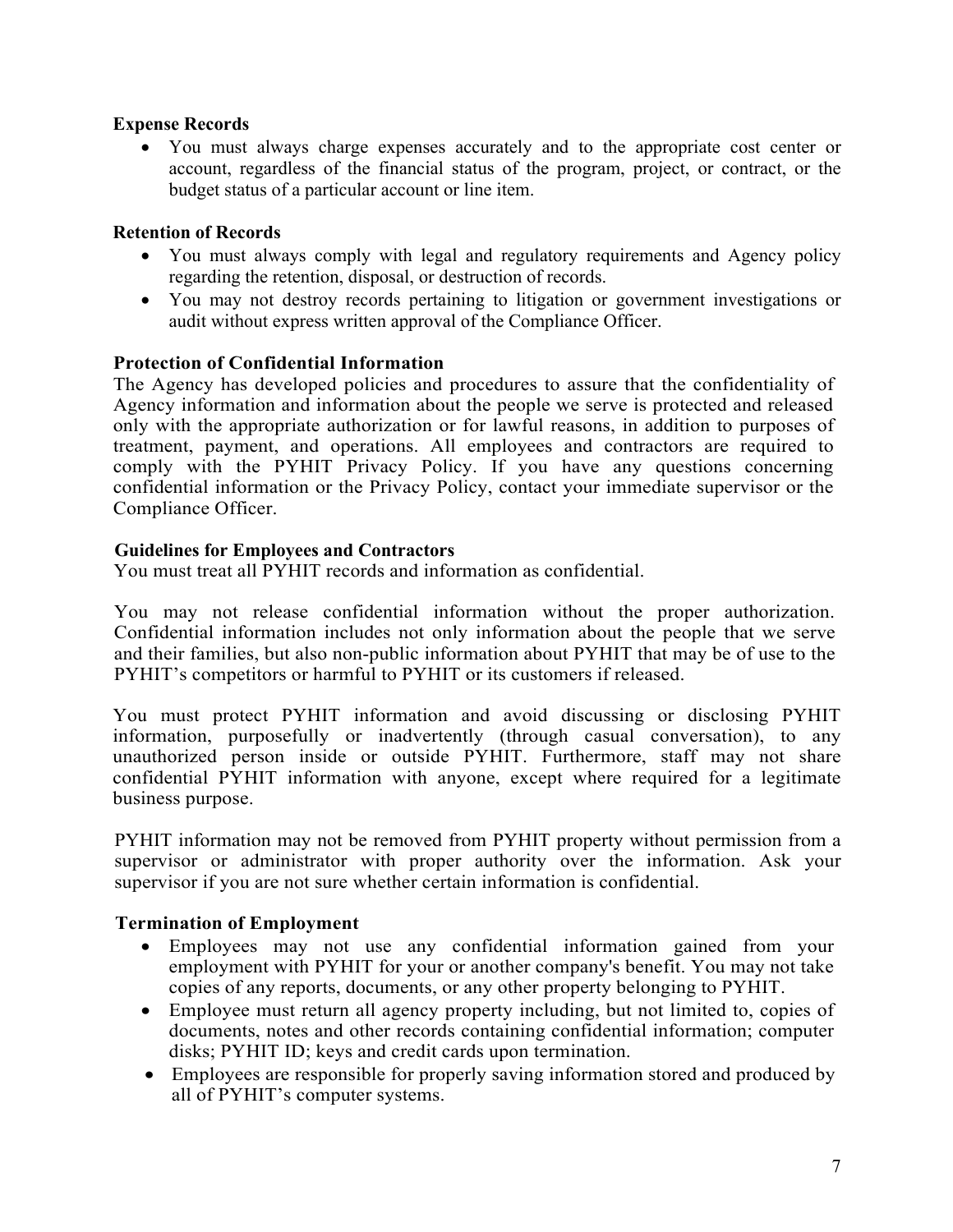### **Information Security**

- Employees are responsible for properly using information stored and produced by all of PYHIT's computer systems.
- Computers, Internet access, email, or other office communications systems are intended for business-related purposes only and not for uses that may be disruptive, offensive, harassing, or harmful to others.
- Employees must not share their system user name or password(s) with another person or allow another to access the computer with your password.
- All employees and contractors are required to comply with PYHIT's information technology policy and procedure. If you have any questions concerning information security, contact your immediate supervisor or Compliance Officer.

## **Fair Dealing**

In conducting business with providers, contractors, suppliers, people we serve, and competitors employees may be faced with ethical issues. Employees and contractors are expected to deal fairly with providers, contractors, people we serve, and competitors.

The Code of Conduct and the following guidelines are intended to help you make appropriate, responsible and correct decisions in these and all matter:

• Kickbacks and rebates in cash, credit, or other forms are prohibited. They are unethical and illegal. Kickbacks may result in termination or criminal prosecution.

### **Gifts and Gratuities and Entertainment**

- Employees may not solicit or accept money, gifts, gratitude, or any other personal benefits or favors of any kind from providers, contractors, producers, accounts, or people we serve and their families.
- Employees must not offer or accept entertainment that is not a reasonable addition to a business relationship but is primarily intended to gain favor or to influence a business decision.

#### **Agreements with Contractors and Vendors**

PYHIT must assure that any agreements with contractors and vendors clearly and accurately describe the services to be performed or items to be purchased. Performance standards, and the applicable compensation, if any, must be reasonable in amount, not be excessive in terms of industry practice and must equal the value of the services rendered.

#### **Improper Use of Funds or Assets**

Use of the Agency's funds or assets for any improper purpose is strictly prohibited. If you are aware of or have reason to believe that funds or assets are being improperly used, you must report this immediately to your supervisor or the Compliance Officer.

#### **Federal and State Programs**

PYHIT is committed to complying with the laws and regulations that govern the federal and state programs that it administers. Policies and procedures, the Compliance Program, and this Code of Conduct are developed to provide guidance in your day-to-day work. You must abide by the policies and procedures and the standards set by PYHIT.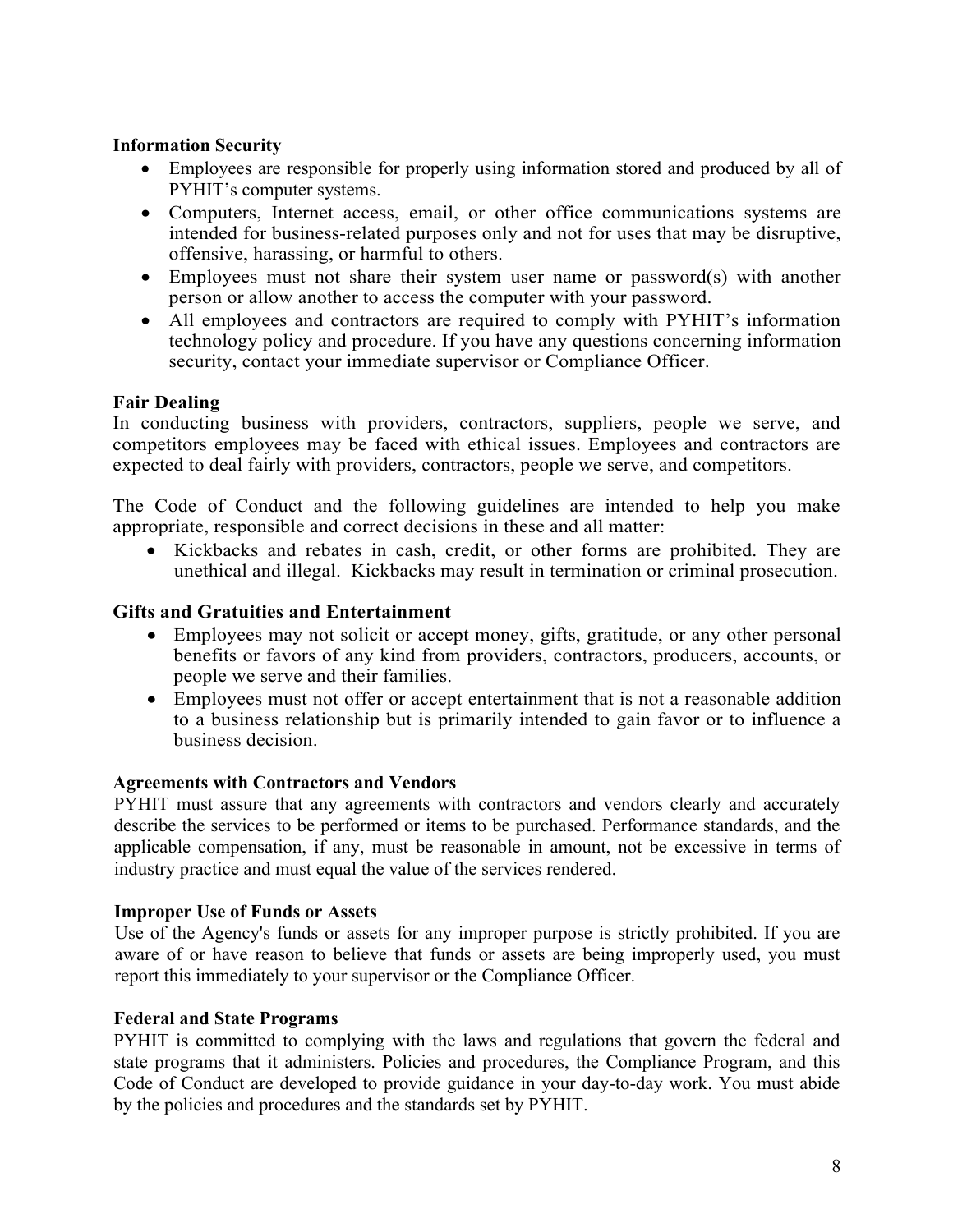#### **Governmental Investigations**

There may be times that PYHIT is asked to cooperate with an investigation by a federal or state governmental agency, or to respond to a request for information. A request may be formally addressed to the agency or an individual within PYHIT. Employees and contractors must report any requests for information or cooperation with an investigation to the Compliance Officer immediately.

### **Political Activities and Contributions**

Because PYHIT is a nonprofit organization, it is prohibited from engaging in any political campaign activities and a "substantial" amount of lobbying. Agency funds and resources, including your work time, may not be used for political contributions or activities.

You may not act as a representative of PYHIT in any political campaign activity. In expressing your personal political views or support or opposition of a candidate for public office, it must be very clear that you are expressing your personal view, support, or opposition as an individual and not a representative of the agency.

Laws and regulations prohibit a "substantial" amount of lobbying. There are allowances for PYHIT to advocate its position on public issues. To assure that PYHIT does not violate any laws or regulations, or risk losing its tax-exempt status, employees must seek prior approval from the Compliance Officer before engaging in any lobbying activities. The Compliance Officer may need to consult with legal counsel on the matter and will need to record the amount of' time spent in lobbying activities.

#### **Employment Environment**

PYHIT is committed to creating a safe and professional workplace where employees and others are treated with respect and without regard to protected characteristics such as their race, sex, age, religion, national origin, color, marital status, disability or sexual orientation. Business integrity, teamwork, trust, and respect are PYHIT's most important values. Unlawful discrimination or harassment of any sort violates these values. All PYHIT employees must exhibit and promote respect, integrity, trust, and teamwork in the workplace and must comply with this policy prohibiting discrimination and harassment in all facets of the agency's work.

All employees are required to support the PYHIT commitment to a safe and professional work environment and to demonstrate appropriate behavior in the workplace.

All employees are prohibited from joking about another employee's race, sex, age, religion, national origin, color, marital status, disability, sexual orientation or other protected characteristics.

All employees are prohibited from considering someone's race, color, religion, sex, national origin, age, disability, sexual orientation or other protected characteristic in making decisions about hiring, placement, assignment of duties, training, promotion, termination, compensation, benefits and other work terms.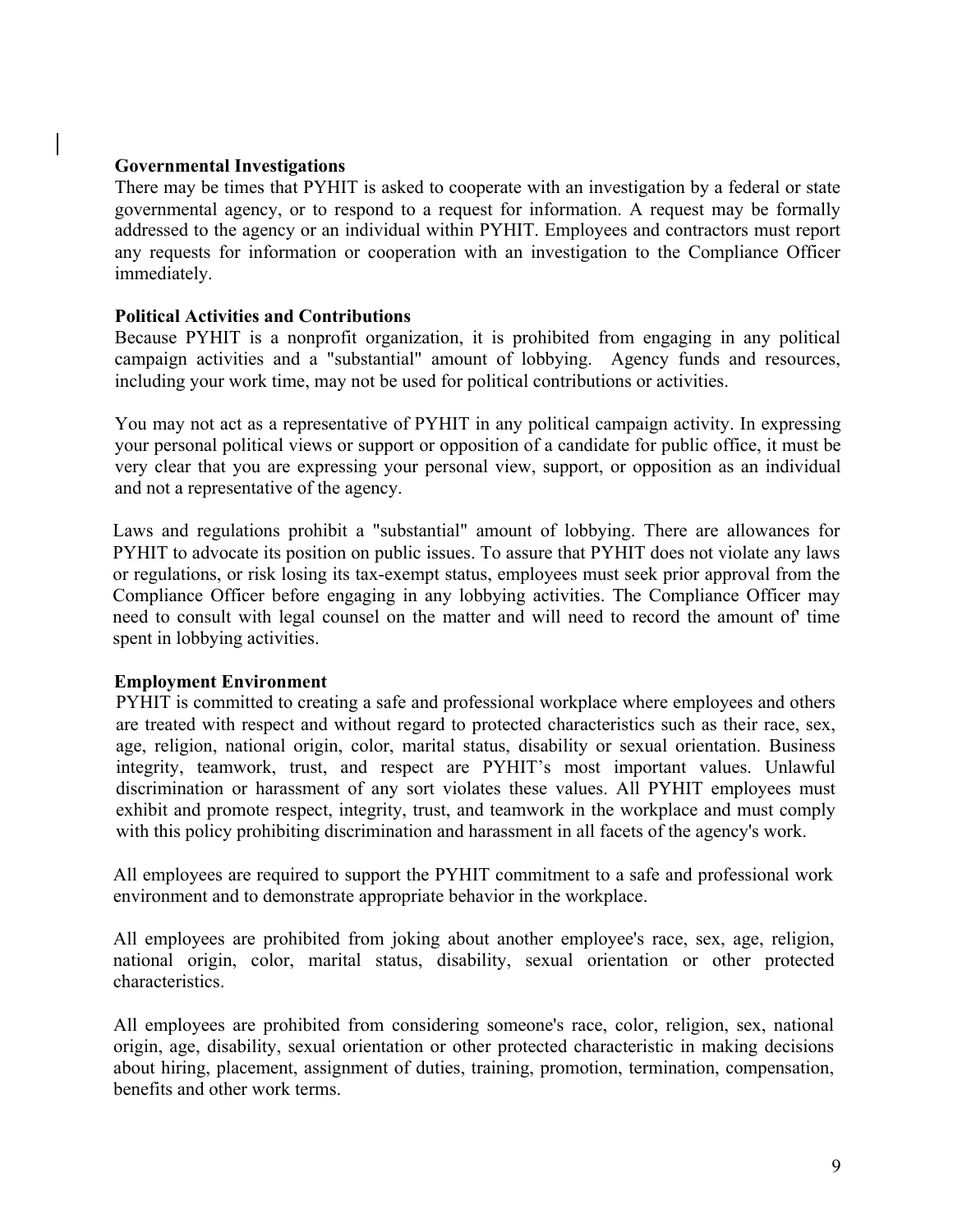Sexual harassment is prohibited. Sexual harassment includes any form of unwelcome sexual advance, request for sexual favors, or other verbal or physical conduct of a sexual or sex-based nature.

You are responsible for understanding the PYHIT policy prohibiting discrimination and sexual harassment. You should consult with an appropriate supervisor or administrator if you have questions about your right to a workplace free from unlawful harassment or discrimination or if you have questions about your duty to avoid discrimination.

#### **Seeking Guidance and Reporting Violations**

Employees and contractors must report any actual or suspected violations of this Code of Conduct, any applicable law or regulation, or any PYHIT policy and procedure to their immediate supervisor of the Compliance Officer. A **Compliance Hotline (518-265-4103)** is also available for confidential or anonymous reporting of such issues.

When an actual or suspected violation of this Code of Conduct, any applicable law or regulation, or any Agency policy and procedure is reported to any PYHIT employee, it must be promptly referred to the Compliance Officer. Steps will be taken to protect confidentiality and anonymity, when appropriate and warranted. PYHIT will not tolerate any form of retaliation against a person who makes a good-faith report in accordance with this Code of Conduct.

All employees and contractors must cooperate fully and honestly in any investigation into a reported violation of this Code of Conduct, any applicable law or regulation, or Agency policy, procedure, or practice.

#### **Corrective Action and/or Discipline**

Any employee or contractor who violates or knowingly fails to report any violation of this Code of Conduct, any applicable law or regulation, or PYHIT policy, procedure, or practice is subject to appropriate disciplinary action, up to and including termination.

Disciplinary action may range from a warning to suspension or discharge, depending upon the nature of the incident and the relevant surrounding circumstances.

#### **Employee Responsibilities**

- Attend required training, and read and understand PYHIT Corporate Compliance Plan, Corporate Compliance Policies and Procedures, and Code of Conduct.
- Follow the PYHIT Code of Conduct and abide by all policies and procedures, guidelines, and federal and state laws and regulations.
- Be alert to any situation that could violate the PYHIT Code of Conduct, policies and procedures, guidelines, and/or federal and state laws and regulations.
- Report, promptly, any issues, concerns, violations or suspected violations to your supervisor, other management staff, Director of Human Resources, Compliance Officer, or the Chief Executive Officer.

## **VI. Compliance Oversight**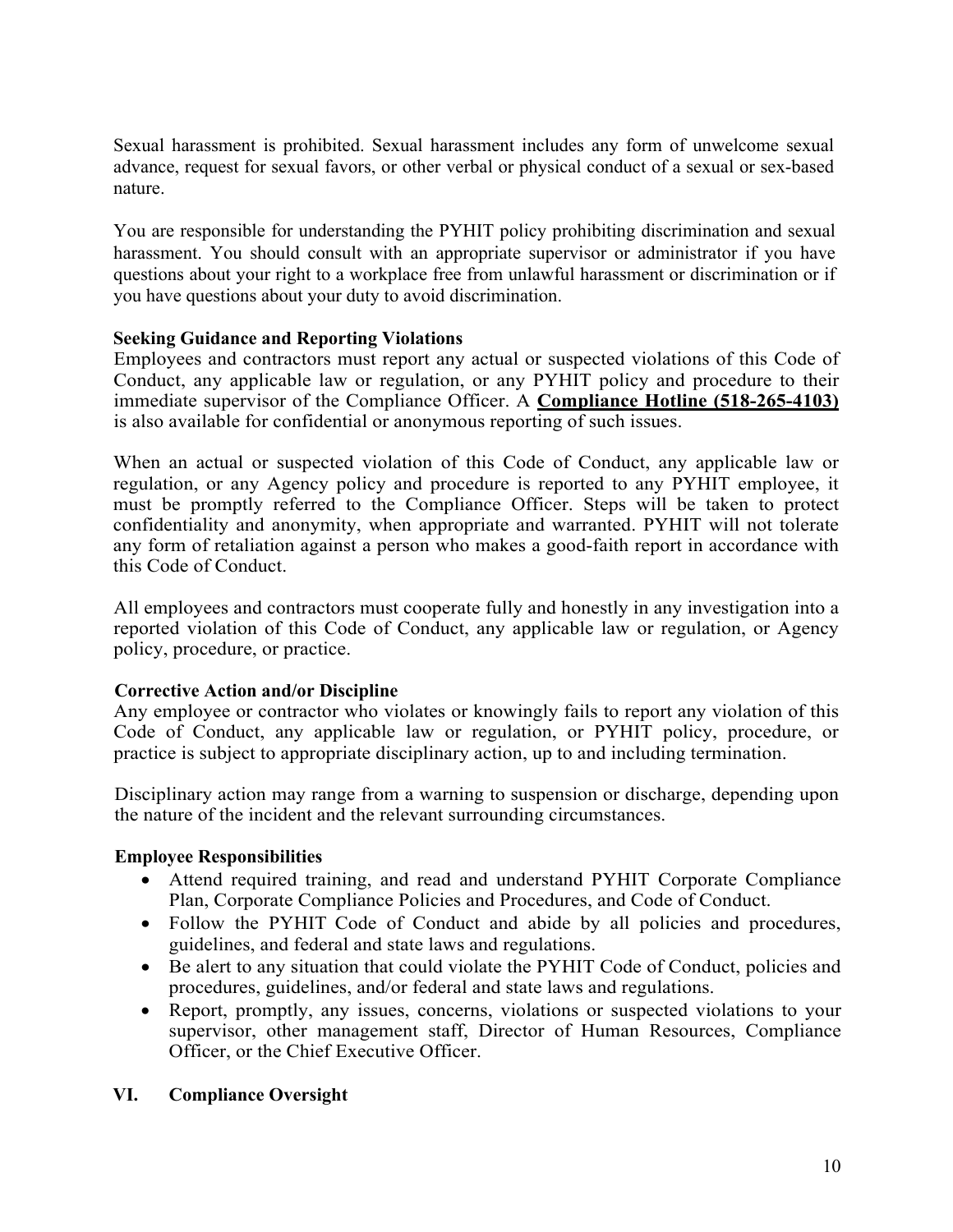## **Designation of a Compliance Officer and a Compliance Committee**

The Corporate Compliance Officer position was created by a resolution of the Board of Directors.

The PYHIT Corporate Compliance Officer will report directly to the Chief Executive Officer and to the Board of Directors. The Corporate Compliance Officer will be tasked to oversee and monitor the implementation of the Compliance Plan and serve as a member of the Compliance Committee which will be comprised of representatives of both the service and administrative sides of the PYHIT organization and provide coordination, oversight and evaluation of PYHIT operations, including subcontractors and providers.

The Corporate Compliance Officer will be given the authority to review all documents and other information that is relevant to the compliance activities, including, but not limited to, member records, billing records, employee records, contracts and obligations of PYHIT and its subcontractors and providers as applicable.

The Corporate Compliance Officer has responsibility for the day-to-day operation of the compliance program. The Corporate Compliance Officer chairs the Compliance Committee and has responsibilities that include:

- Overseeing the development and implementation of policies and procedures that govern PYHIT's compliance efforts;
- Coordinating various functions, such as auditing, training, reporting, following up with investigations, and making recommendations for corrective action;
- Implementing plans for correction of deficiencies;
- Overseeing administration of agency risk assessment relative to compliance issues;
- Developing and implementing internal audit procedures relative to compliance issues;
- Maintaining a library of regulations, agency policies, and procedures;
- Overseeing the implementation of the compliance training program, in conjunction with the Manager of Human Resources and others;
- Investigating matters related to compliance issues;
- Ensuring proper reporting of violations to enforcement agencies as appropriate; and
- Developing and implementing communication channels, which encourage employees to report potential problems without fear of retaliation.

The Compliance Committee is a steering committee consisting of the Compliance Officer, Chief Executive Officer, Assistant Chief Executive Officer, Chief Financial Officer, and Purchasing Agent.

The Compliance Committee's duties shall include, but are not limited to, the following:

- Receiving regular reports from the Compliance Officer and providing guidance regarding the operation of the program;
- Approving the internal auditing plan carried out under the Program;
- Approving the compliance training program provided to all staff, contractors, and Board members;
- Reviewing and confirming the adequacy of all investigations of suspected non-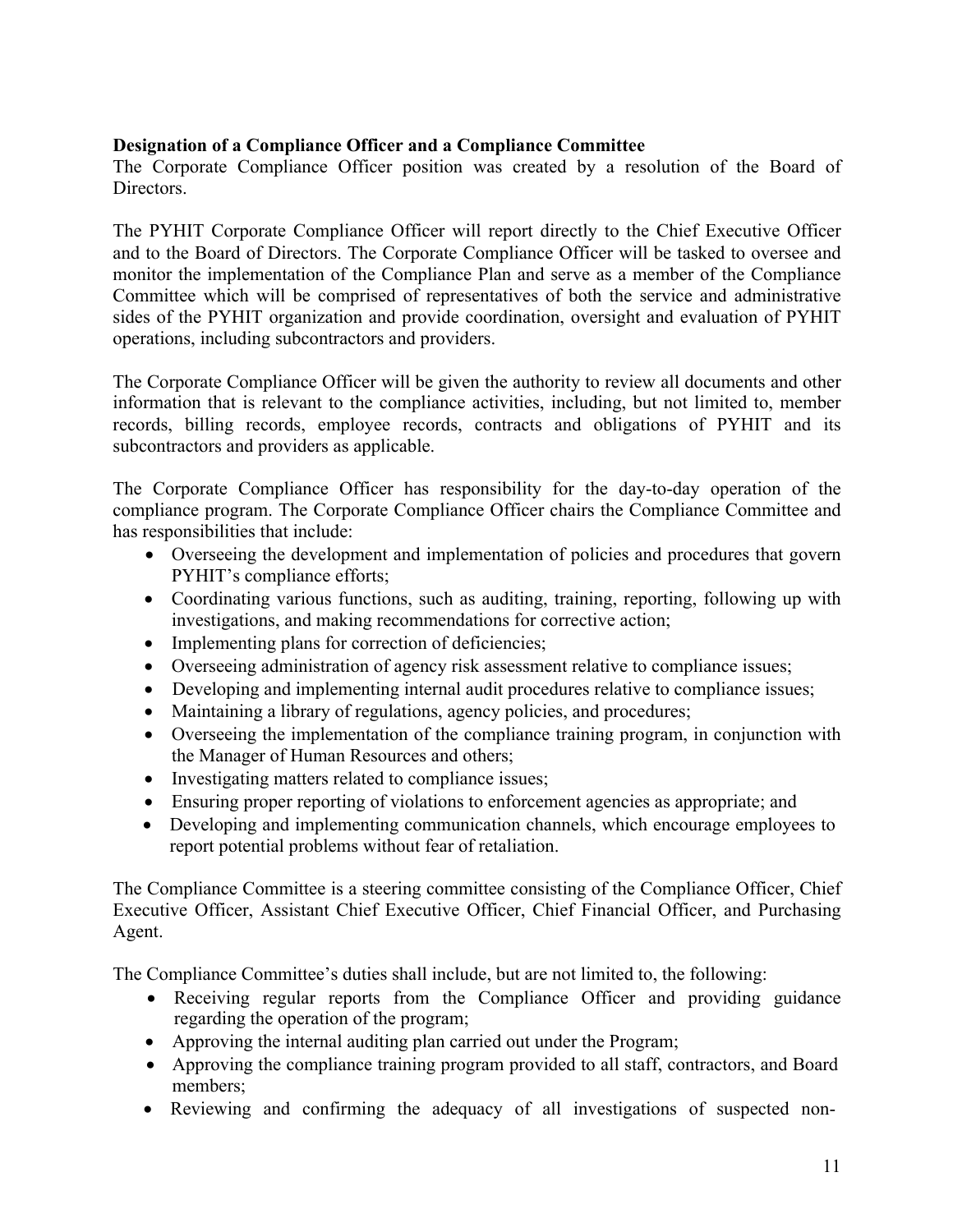compliance and any corrective actions taken as a result of such investigations;

- Reviewing policies and procedures related to compliance; and
- Recommending and approving any changes to the program.

## **VII. Training and Education**

Training regarding compliance issues, expectations and compliance program operation will be presented to the Board of Directors, officers, managers, employees and contractors to an extent and in a manner pertinent to their PYHIT responsibilities. Training may be in person or online and a schedule for various sessions will be established annually. Training is mandatory and will be required during orientation periods.

Training areas will include the Corporate Compliance Plan, an overview of fraud and abuse laws, the False Claims Act, a summary of the standards of conduct, explanation of the elements of the Corporate Compliance Plan including the complaint or reporting process, and highlights of PYHIT's commitment to integrity in its business operations and compliance with laws and regulations.

Additional training may be required for employees in specific areas of risk and the Compliance Officer will coordinate and schedule this as needed and will supplement with training and/or specialty materials. Informational updates will be provided through newsletters, emails and other methods of communication. Records will be maintained on all formal training and educational activities and participants will be required to sign a statement indicating that they have read and understand the material and agree to abide by its principles.

# **VIII. Effective, Confidential Communication**

PYHIT maintains an open door policy toward employees, especially in areas concerning compliance. Any communication brought to the attention of the Compliance Officer will be investigated thoroughly and fairly.

Employees are required to promptly report any suspected improper activity of which they become aware in one of the following ways:

- Notifying their supervisor, manager, or director;
- Notifying the Compliance Officer;
- Notifying any other member of the Compliance Committee; or
- Filing a report through the Compliance Hotline

Employees should report compliance concerns in any fashion with which they are comfortable, including face-to-face, telephone, written communications, and e-mail. Employees who wish to anonymously report suspected violations of the Compliance Plan or Code of Conduct may do so through the Compliance Hotline or in writing to the Compliance Officer.

Other Covered persons, and any other individual, may report compliance concerns by contacting the Compliance Officer, contacting a member of the Compliance Committee, or calling the Compliance Hotline.

PYHIT will make every reasonable effort to maintain in confidence the identity of any individual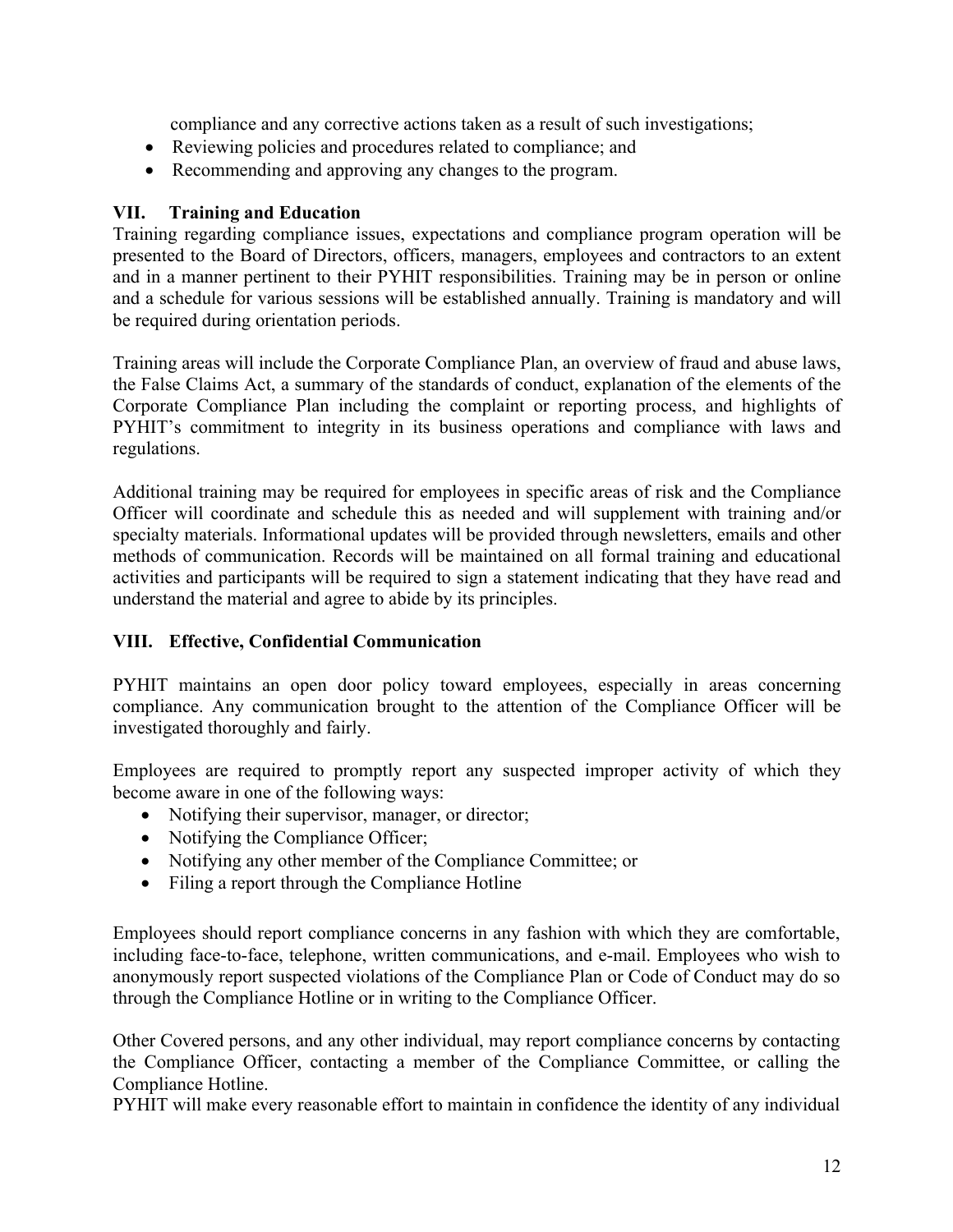who reports possible misconduct, to the extent consistent with PYHIT obligations to investigate the report, take corrective action, cooperate with government agencies, and to comply with applicable laws. A strict non-retaliation policy shall be established to protect employees and others who report problems and concerns in good faith from retaliation.

The PYHIT policy for reporting compliance concerns and non-retaliation includes:

- 1. All employees have an affirmative duty and responsibility for promptly reporting any known or suspected misconduct, including actual or potential violations of laws, regulations, policies, procedures, Agency's Corporate Compliance Plan, or the Agency's Code of Conduct.
- 2. The "open-door policy" will be maintained at all levels of management to encourage employees to report problems and concerns.
- 3. PYHIT will maintain a Compliance Hotline*.* Employees may report their compliance concerns confidentially to the Compliance Officer through use of the Compliance Hotline.
- 4. Any form of retaliation against any employee who reports a perceived problem or concern in good faith is strictly prohibited.
- 5. Any employee who commits or condones any form of retaliation will be subject to discipline up to, and including, termination.
- 6. Employees cannot exempt themselves from the consequences of their own misconduct by reporting the issue, although self-reporting may be taken into account in determining the appropriate course of action.
- 7. Employees have the same reporting obligations for actual or suspected violations committed by PYHIT vendors or subcontractors.
- 8. Confidentiality will be maintained to the extent that is practical and allowable by law.
- 9. Employees may report their compliance concerns confidentially to the Compliance Hotline and provide his or her identity. Callers should be aware, however, that it may not be possible to preserve anonymity if they identify [themselves, provide other information that identifies them, the investigation reveals their identity, or if they inform others that they have called the Compliance Hotline].
- 10. The Compliance Hotline number will be published and visibly posted in a manner consistent with employee notification in locations frequented by PYHIT employees.
- 11. If an employee believes in good faith that he has been retaliated against for reporting a compliance complaint or concern or for participating in any investigation of such a report or complaint, the employee should immediately report the retaliation to the Compliance Officer or the Compliance Hotline. The report should include a thorough account of the incident(s) and should include the names, dates, and specific events, the names of any witnesses, and the location or name of any document that supports the alleged retaliation.
- 12. Knowledge of a violation or potential violation of this policy must be reported directly to the Compliance Officer or the Compliance Hotline.

**Procedures that apply to Management** (which includes executives. directors, managers, and supervisors)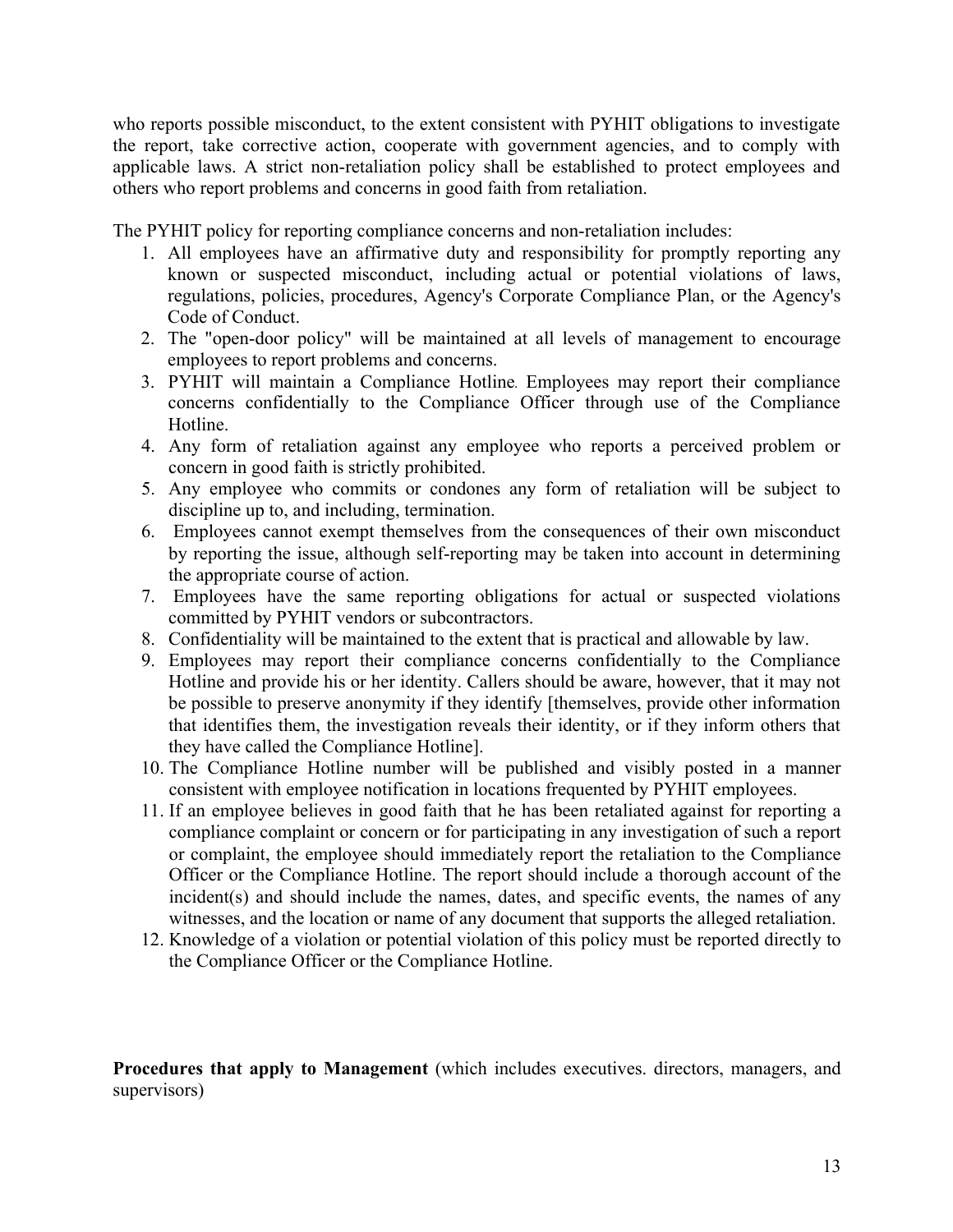- 1. Any member of management who receives a report of a violation or suspected violation will immediately notify the Compliance Officer.
- 2. Management must take appropriate measures to ensure that all levels of management support this policy and encourage the reporting of problems and concerns. At a minimum, the following actions should be taken and become an ongoing aspect of the management process:
	- Meet with department staff and discuss the main points within this policy; and
	- Provide all department staff with a copy of this policy.

# **Procedures that apply to the Compliance Officer**

- The Compliance Officer will determine the scope of the reported issue and make a determination regarding the course of action, including the investigation process and notifications to be made. (Refer to Investigation of Compliance Issues Policy.)
- The Compliance Officer will be responsible for the investigation and follow-up of any reported retaliation against an employee for reporting a compliance concern or participating in the investigation of a compliance concern.
- The Compliance Officer will report the results of an investigation into suspected retaliation to the Corporate Compliance Committee Chief Executive Officer and the Board of Directors.

# **IX. Enforcement of Compliance Standards / Disciplinary Policies**

PYHIT has developed procedures for disciplinary actions to be taken for violations of the Corporate Compliance Program and/or Code of Conduct by employees and/or independent contractors.

# **A. Policy**

1. Employees and independent contractors who, upon investigation, are found to have committed violations of applicable laws and regulations, the Corporate Compliance Program, the Code of Conduct, or the Agency's policies and procedures will be subject to appropriate disciplinary action, up to and including termination.

- 2. The following actions may result in disciplinary action:
	- Authorization of or participation in actions that violate the law, regulations, and Corporate Compliance Program, including the Code of Conduct, and all related policies and procedures;
	- Failure to comply with Agency's policies governing the prevention, detection, or reporting of fraud and abuse;
	- Failure to report a violation by a peer or subordinate;
	- Failure to cooperate with an investigation;
	- Retaliation against an individual for reporting a possible violation or participating in an investigation; and
	- Failure to act as an honest, reliable and trustworthy service provider.
- 3. Discipline will be appropriately documented in the disciplined employee's personnel file (or in the independent contractor's file), along with a written statement of reason(s) for imposing such discipline. Such documentation will be considered during regular and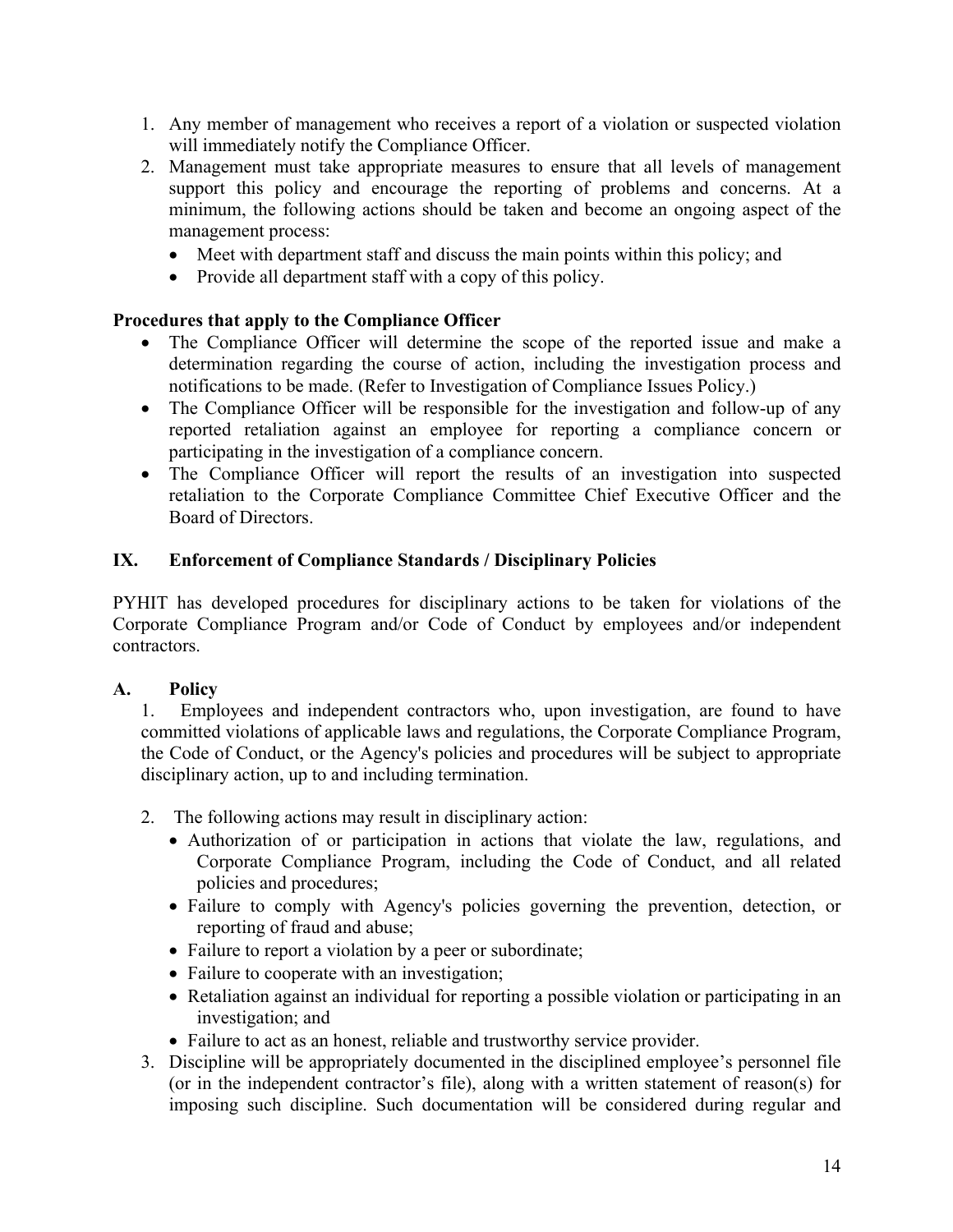promotional evaluations.

4. The Compliance Officer and Director of Human Resources will be responsible for assuring that disciplinary actions related to non-compliance with the law, regulations and Corporate Compliance program, including the Code of Conduct, are consistent with actions taken in similar instances of non-compliance.

## **B. Procedures**

- 1. PYHIT shall apply progressive discipline consistent with the violation. Examples of the disciplinary action that may be taken in accordance with the nature and scope of the infraction include but are not limited to: (a) verbal counseling or warning; (b) counseling with written warning; (c) retraining; (d) reassignment or demotion; (e) suspension without pay; and (f) termination of employment (or arrangement with an independent contractor).
- 2. To the extent possible, disciplinary action will be taken in accordance with the PYHIT's Human Resource Manual.
- 3. When the determination is made that a compliance violation has occurred, the Compliance Officer will notify the Executive Director and the individual's supervisor or representative for independent contractors. If appropriate, the Compliance Officer may notify the Board or the Corporate Compliance Committee before the next regularly scheduled meeting when a full report of compliance-related disciplinary actions would normally be presented.
- 4. The Compliance Officer and Chief Operating Officer or a designee shall work in collaboration with the appropriate supervisor/manager in determining disciplinary action related to an instance of non-compliance. The Compliance Officer shall have the discretion to recommend a disciplinary process other than the normal procedure.
- 5. The Compliance Officer and/or the Chief Operating Officer shall consult with the Corporate Compliance Committee, the Executive Director and inside or outside legal counsel, as necessary, to determine the appropriate disciplinary action to be taken.
- 6. The Chief Operating officer is responsible for reporting disciplinary actions taken as a result of violations of PYHIT's Code of Conduct and/or Corporate Compliance Program to the Compliance Officer.
- 7. The Compliance Officer will maintain a written record of disciplinary actions, including verbal warnings, and will reference these records when necessary to ensure consistency in application of disciplinary measures.
- 8. The Compliance Officer shall maintain a written record of all disciplinary actions, including verbal warnings, related to compliance violations and report regularly to the Corporate Compliance Committee and not less than annually to the Board of Directors regarding such actions.
- 9. The compliance Officer will reference the record of disciplinary actions as necessary to ensure consistency in the application of disciplinary measures related to compliance violations.

## **X. Identification of Compliance Risk Areas and Non-Compliance**

PYHIT, in developing and implementing a Compliance Program, endeavors to detect noncompliance through any mechanism; e.g., compliance auditing procedure and/or confidential reporting, training and institution of a non-retaliation policy. PYHIT is dedicated to the resolution of such matters and will take all reasonable steps to prevent further similar violations,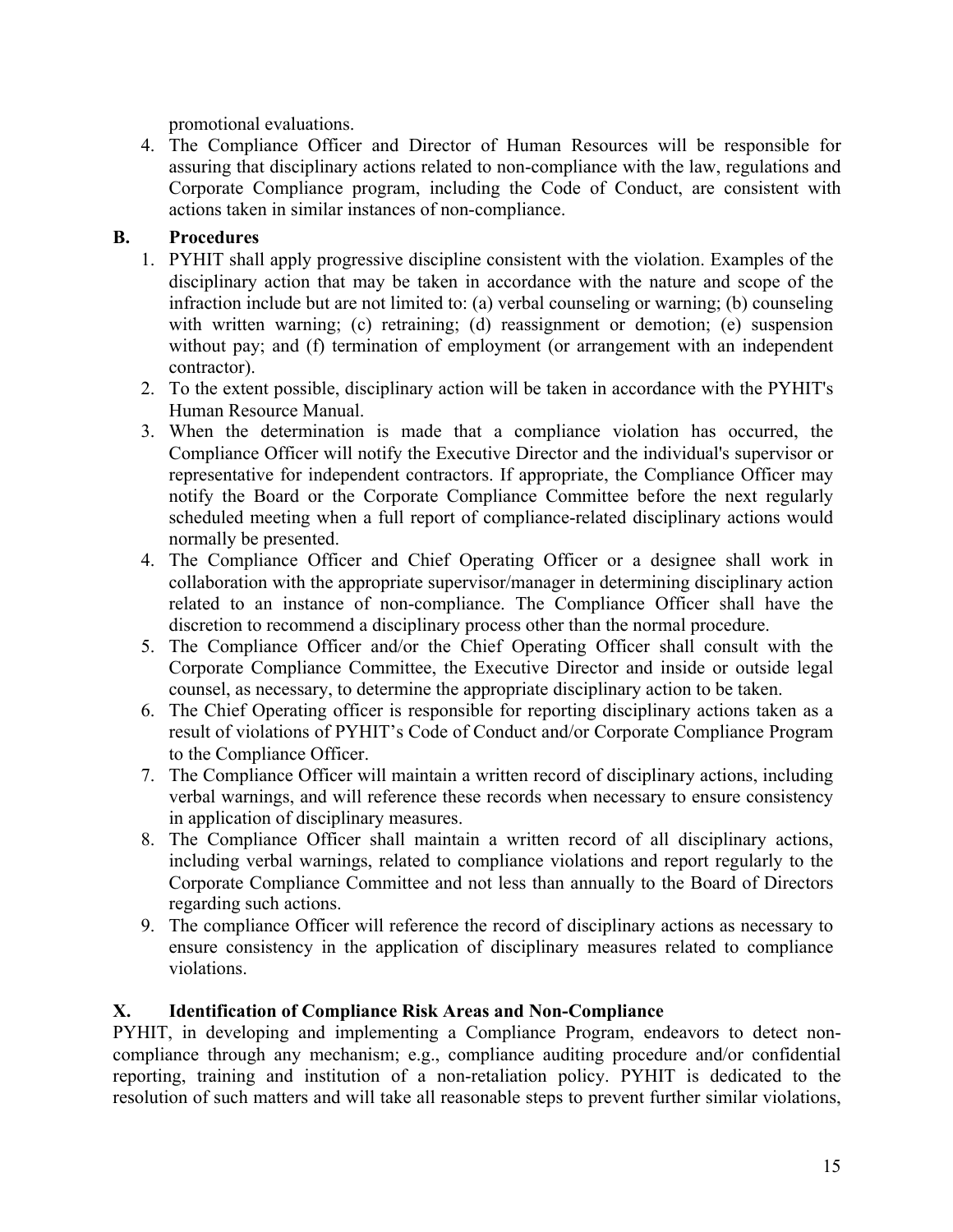including any necessary modifications to the Compliance Plan.

# **A. Policy**

- 1. PYHIT will conduct ongoing auditing and monitoring of identified risk areas related to compliance including, but not limited to, billing, fiscal management, clinical operations and service provision.
- 2. PYHIT is committed to prompt, complete and accurate billing of all services provided to individuals. PYHIT and its employees, contractors and agents shall not make or submit any false or misleading entries on any claim forms. No employee, contractor or agent shall engage in any arrangement or participate in such arrangement at the direction of another person, including any supervisor or manager, which results in the submission of a false or misleading entry on claims forms or documentation of services that result in the submission of a false claim.
- 3. This policy applies to all employees, including management, contractors and agents.

# **B. Procedures**

- 1. On an annual basis, the Compliance Officer, in conjunction with the Executive Director, senior management and Corporate Compliance Committee, will determine the scope and format of routine audits of PYHIT's operations. The Compliance Officer will include all scheduled audits on a work plan that is shared with the Corporate Compliance Committee and the Board of Directors.
- 2. The Compliance Officer will recommend and facilitate auditing and monitoring of the identified risk area related to compliance with laws and regulations, as well as PYHIT policies, procedures and standards of conduct. Risk areas may be identified through the regular course of business, external alerts or internal reporting channels.
- 3. The Corporate Compliance Officer will facilitate all audits of financial processes or systems with the Chief Financial Officer. The audits will serve to ensure that internal controls are in place so that:
	- Generally Accepted Accounting Principles (GAAP) are followed; and
	- Federal, state and local laws, regulations and requirements are met.
- 4. The compliance Officer will facilitate all audits of operational and programmatic issues with PYHIT's Chief Operating Officer. The audits will serve to evaluate, at minimum, the following:
	- Compliance with laws, regulations and related policies and procedures governing PYHIT's programs and operations;
	- Fraud and abuse issues;
	- Third party billing practices;
	- Service delivery and documentation practices;
	- Employment practices;
	- Conflict of interest;
	- Contract review;
	- Employee, independent contractor and related Board compliance training and education; and
	- Corporate Compliance Plan and related policies.
- 5. The audits and reviews will examine the PYHIT's compliance with specific rules and policies through on-site visits, personnel interviews, general questionnaires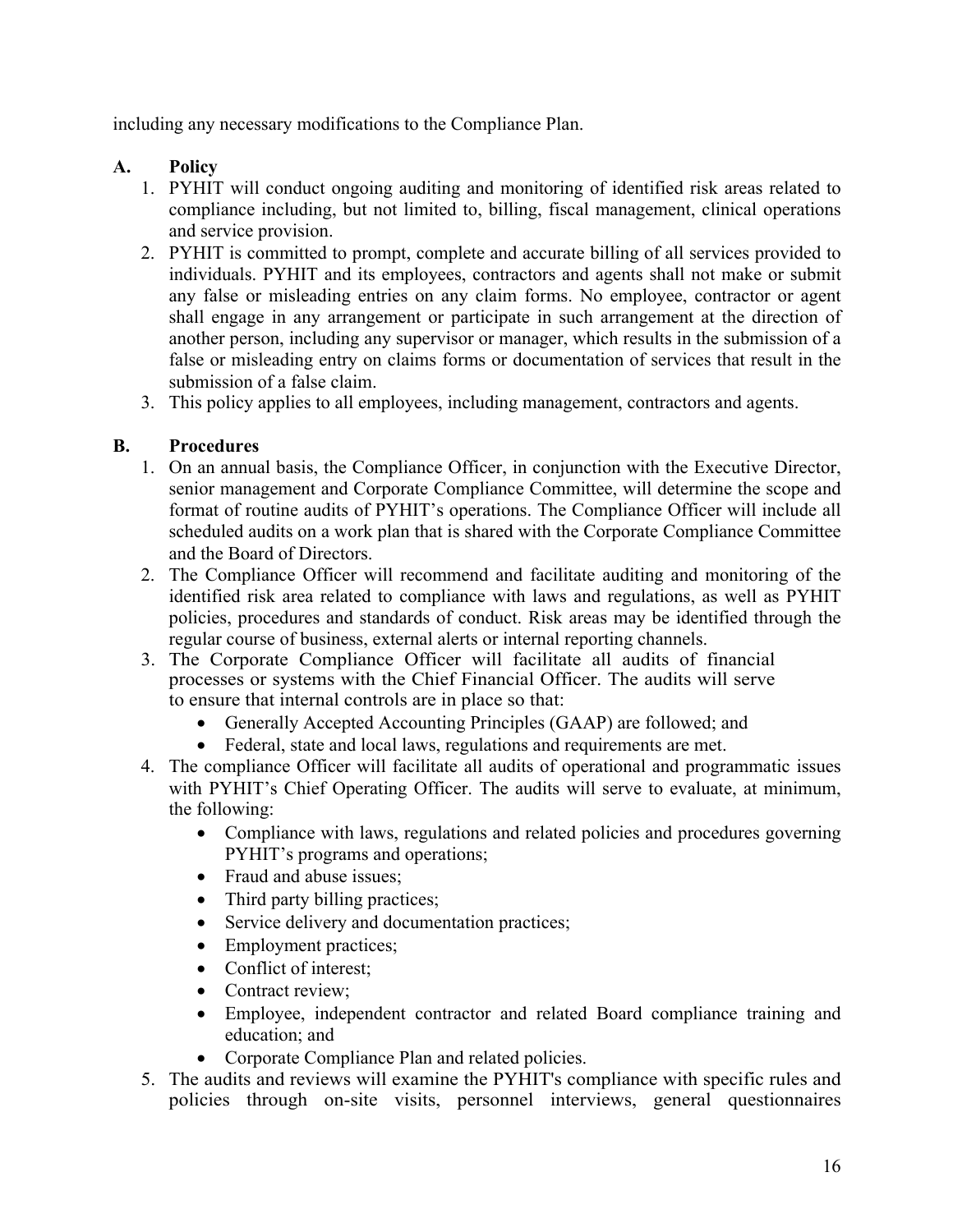(submitted to employees and contractors), clinical record reviews to support claims for reimbursement, and documentation reviews. The Compliance Officer will conduct and/or oversee compliance reviews with assistance from management staff and/ or quality assurance/internal audit staff with the requisite skills to carry out the audit. Whenever feasible, the Compliance Officer will seek to have audits conducted by PYHIT employees who are not involved in the delivery of services subject to the audit.

- 6. The Compliance Officer will determine the sample size and sample criteria prior to each audit. All review tools used will be standardized throughout PYHIT and approved by the Compliance Officer.
- 7. Each agency program will conduct a review of its compliance with applicable regulations and quality measures on semiannual basis*.* Senior management staff shall be responsible to identify needs for internal auditing of specific issues under their oversight.
- 8. A written report of audit findings will be forwarded to the Compliance Officer and Program Director within seven days from the completion of the internal audit.
- 9. Within thirty days of receipt of the written report of findings, the Program Director will submit a written Plan of Corrective Action to the Compliance Officer for review. The Program Director is responsible to ensure that corrective measures are implemented and monitored for effectiveness.
- 10. The Compliance Officer will ensure that a post-audit review is scheduled to occur within six months of the completion dates specified in the Plan of Corrective Action.
- 11.The results of all internal auditing and monitoring activities, including records reviewed, audits results, and corrective actions, will be recorded and maintained by the Compliance Officer.
- 12. Any correspondence from any regulatory agency charged with administering a federally or state-funded program received by any department of the Agency will be copied and promptly forwarded to the Compliance Officer for review and subsequent discussion by the Corporate Compliance Committee.
- 13. Program management will immediately notify the Compliance Officer of any visits, audits, investigations, or surveys by any regulatory agency or authority. Results (oral or written) of any visits, audits, investigations, or surveys will be forwarded to the Compliance Officer promptly upon receipt by Agency personnel.
- 14. The Compliance Officer will be responsible to report to the Corporate Compliance Committee on the general status of compliance reviews, the outcome of compliance auditing and monitoring, and the corrective actions taken. The reporting will occur at the first regularly scheduled Corporate Compliance meeting after the conclusion of the audit.
- 15.The Compliance Officer will be responsible to report the results of auditing and monitoring activities and corrective actions at least annually to the Board of Directors. The report will also include an assessment of any compliance risks to the Agency.
- 16. On a year-to-year basis, the Compliance Officer will benchmark audit results and compare results of similar audits to determine whether improvement is occurring.
- 17. On an annual basis, the Compliance Officer will monitor the effectiveness of the Corporate Compliance Plan and will update compliance policies and procedures as necessary to comply with regulatory changes or industry trends. The Compliance Officer will provide a report of this review to the Corporate Compliance Committee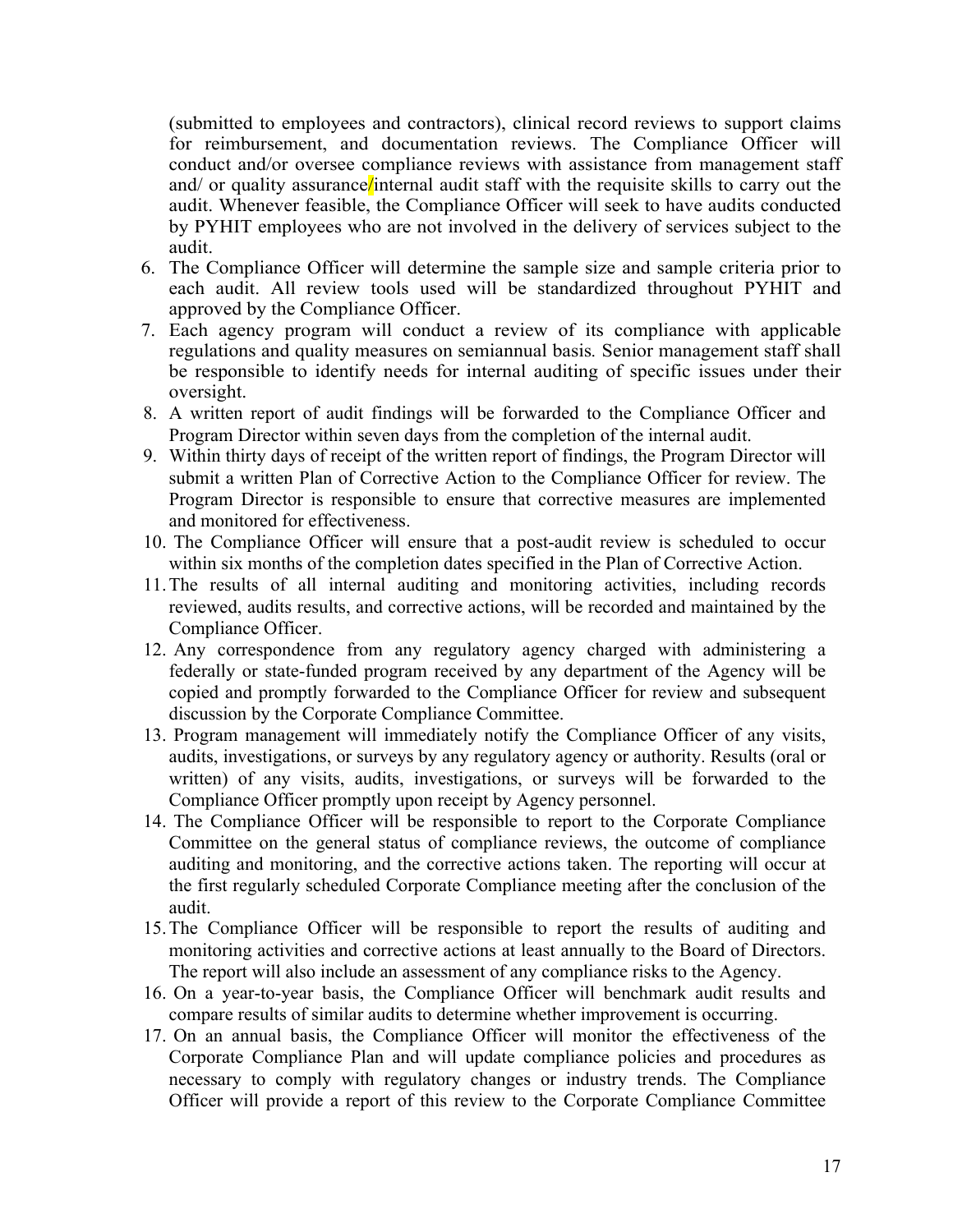and the Board of Directors.

- 18.The Compliance Officer will ensure that all employees and agents receive training related to the contents of this policy and the False Claims Act. The Compliance Officer will ensure that records are maintained to document the receipt of training.
- 19. The Compliance Officer will ensure that this policy and procedure is made available upon request to outside contractors, their designated agents or such others as are defined by this policy.

### **XI. Investigation and Resolution of Compliance Issues**

The implementation of the Plan is part of an effort to establish a culture within the organization that promotes prevention, detection and resolution of misconduct. This accomplished, in part, by establishing communication channels for employees to report problems and concerns. Employees are encouraged to report issues via the traditional chain of command, Human Resources, Compliance Hotline, or directly to the Compliance Officer. Therefore, the Compliance Officer is responsible for responding to compliance issues that are raised through the various communication channels. This policy is designed to establish a framework for managing and responding to compliance issues that are raised to the Compliance Officer.

## **A. Policy**

PYHIT will respond to reports or reasonable indications of suspected non-compliance by commencing a prompt and thorough investigation of the allegations to determine whether a violation has occurred.

#### **B. Procedures**

- 1. The Compliance Officer will conduct or oversee the conduction of all internal investigations involving compliance-related issues and shall have the authority to engage either inside legal counsel or outside legal counsel or other consultants, as needed. The Compliance Officer will consider whether the investigation should be conducted under attorney/client privilege.
- 2. Before conducting an investigation of any compliance-related issue, the Compliance Officer shall ensure a full understanding of the relevant laws, regulations, and government issuances.
- 3. Upon report or notice of alleged non-compliance, the Compliance Officer will conduct an initial inquiry into the alleged situation. The purpose of the initial inquiry is to determine whether there is sufficient evidence of possible noncompliance to warrant further investigation. The initial inquiry may include documentation review, interviews, audit, or other investigative technique. The Compliance Officer should: (a) conduct a fair impartial review of all relevant facts; (b) restrict the inquiry to those necessary to resolve the issues; and (c) conduct the inquiry with as little visibility as possible while gathering pertinent facts relating to the issue.
- 4. If deemed appropriate, the Compliance Officer will recommend the cessation of internal activities that may be the cause of, or contribute to the alleged noncompliance.
- 5. If, during the initial inquiry, the Compliance Officer determines that there is sufficient evidence of possible noncompliance of any criminal, civil, or administrative law to warrant further investigation, the issue should be turned over to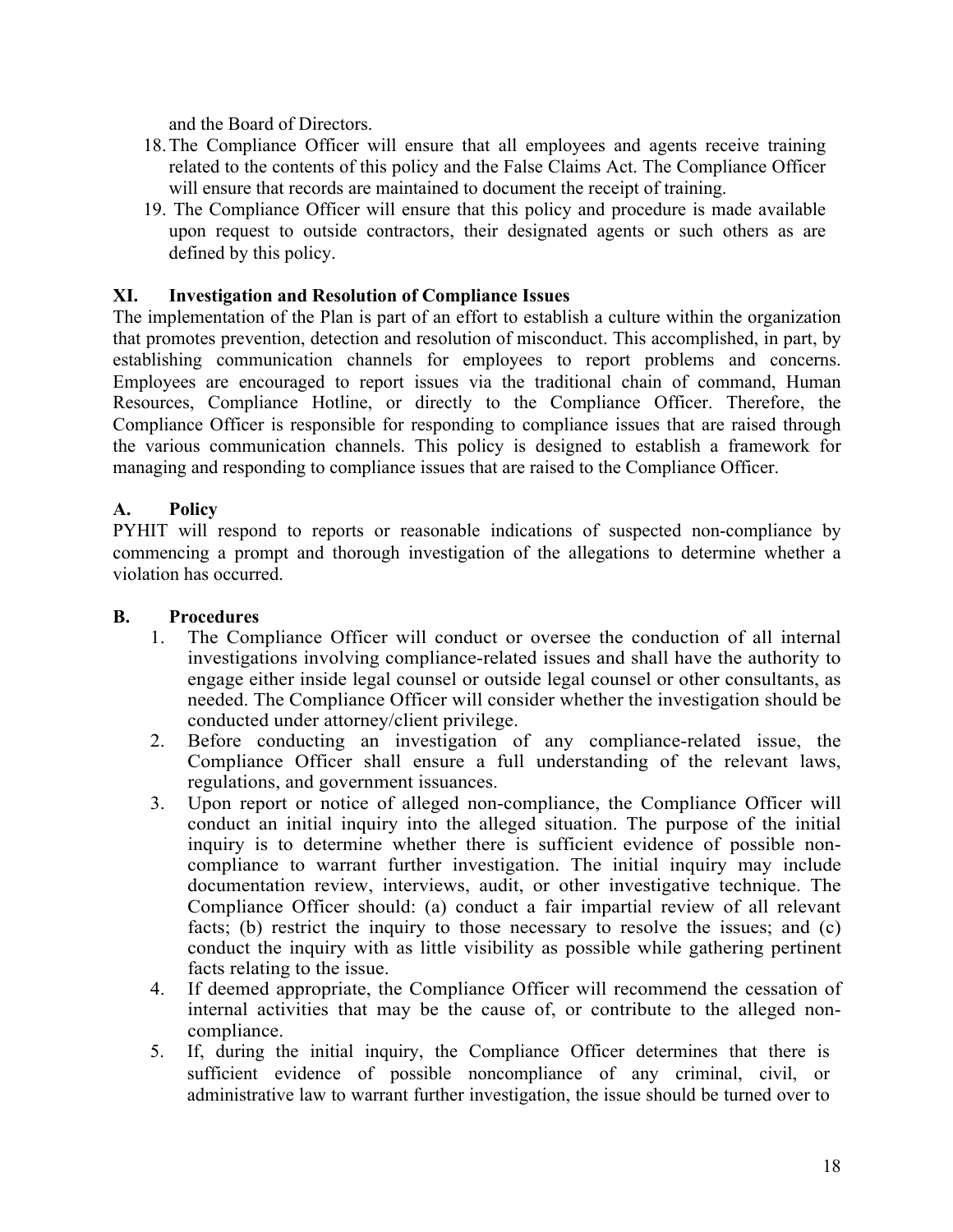legal counsel. A memorandum to this effect should be directed to legal counsel with a copy to the Executive Director. The memorandum should state whether legal counsel or the Compliance Officer would be leading the investigation. All documents produced during the investigation by legal counsel to be possibly protected from disclosure should include the notation: "Privileged and Confidential Document; Subject to Attorney-Client Privileges; Attorney Directed Work Product."

- 6. The Compliance Officer, in consultation with legal counsel, the Executive Director, and the Corporate Compliance Committee, will evaluate the violation to determine if a voluntary self-disclosure of the violation is appropriate. In the event voluntary disclosure is appropriate or required, the Compliance Officer will consult with internal counsel or external counsel on the notification of appropriate government officials, private payers, or other entities. Notification shall be made within a reasonable time period from date of discovery and may include restitution of monies paid by the applicable federal or state agency, payer, or other entity.
- 7. For investigations that do not involve legal counsel, the Compliance Officer will determine what personnel possess the requisite skills to examine the particular issue(s) and will assemble a team of investigators, as needed. The Compliance Officer will also decide whether the Agency has sufficient internal resources to conduct the investigation or whether external resources are necessary.
- 8. The Compliance Officer shall work with the investigation team to develop a strategy for reviewing and examining the facts surrounding the possible violation. The Compliance Officer will consider the need for an audit of billing practices and determine the scope of interviews.
- 9. The Compliance Officer will maintain all notes of the interviews and review of documents as part of the investigation file.
- 10. The Compliance Officer should ensure that the following objectives are accomplished:
	- Fully debrief complainant;
	- Notify appropriate internal parties;
	- Identify cause of problem, desired outcome, affected parties, applicable guidelines, and possible regulatory or financial impact;
	- Provide a complete list of findings and recommendations;
	- Determine the necessary corrective action measures, (e.g., policy changes, operational changes, system changes, personnel changes, training/education); and
	- Document the investigation.
- 11. Upon receipt of the results of the investigation, depending upon the scope and severity of the identified violations, the Compliance Officer may consult with inside legal counsel or outside legal counsel, the Executive Director, and/or the Corporate Compliance Committee to determine: (a) the results of the investigation and the adequacy of recommendations for corrective actions; (b) the completeness, objectivity, and adequacy of recommendations for corrective actions; and/or (c) further actions to be taken as necessary and appropriate.
- 12. Upon conclusion of the investigation, the Compliance Officer will organize the information in a manner that enables the Agency to determine if an infraction did, in fact, occur. The Corporate Compliance Officer will track the investigation, responsible parties, and due dates in a compliance log. The log will include the resolution of the